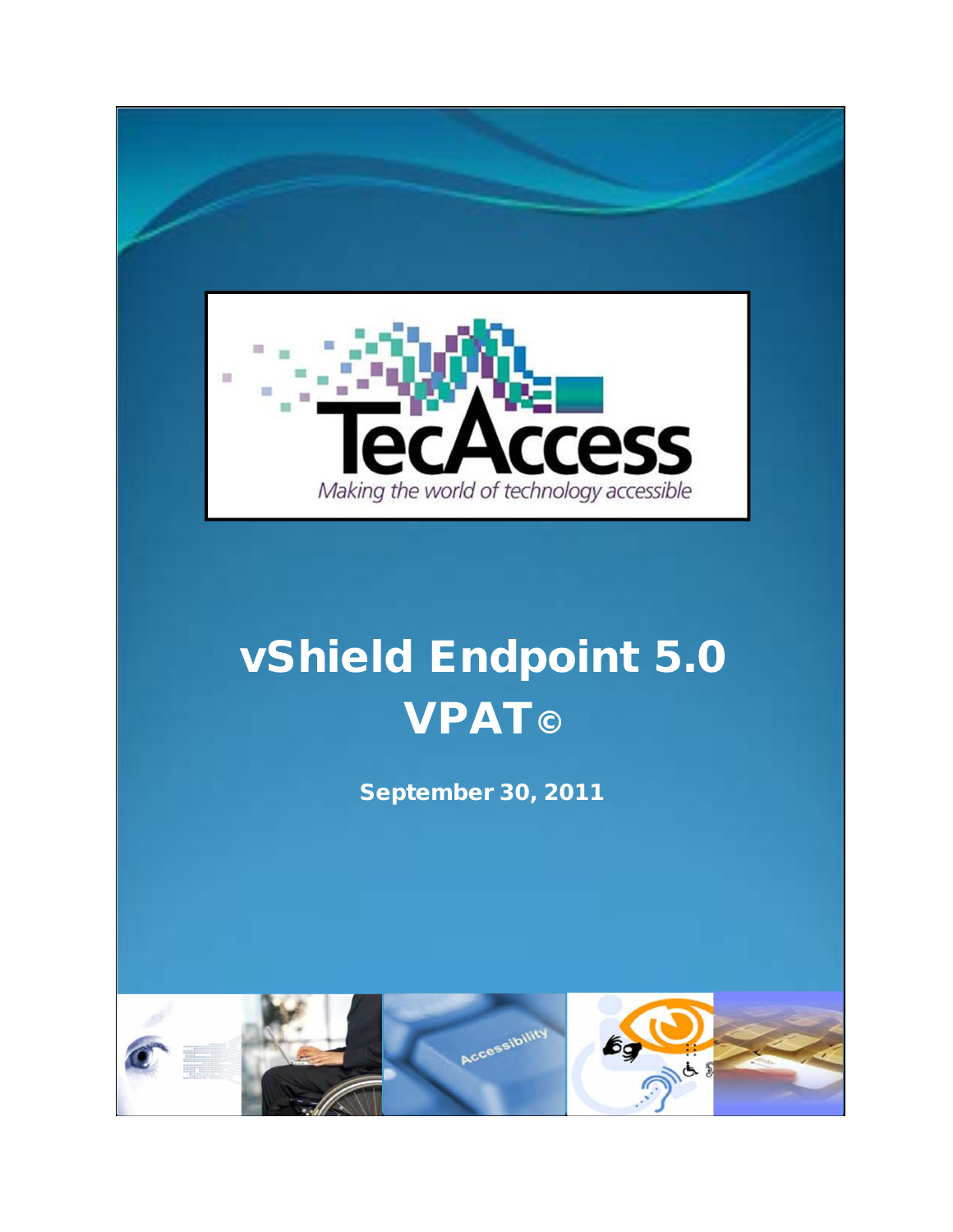

# **VPAT©**

Since the VPAT must be comprehensive, all Section 508 issues on all pages must be corrected to sustain compliance.

| <b>Criteria</b>                                                                    | <b>Supporting</b><br><b>Features</b>      | <b>Remarks and Explanations</b>                     |
|------------------------------------------------------------------------------------|-------------------------------------------|-----------------------------------------------------|
| Section 1194.21 Software Applications<br>and Operating Systems                     | <b>Supports with</b><br><b>Exceptions</b> | Please refer to the 1194.21 section for<br>details. |
| Section 1194.22 Web-based Intranet<br>and Internet Information and<br>Applications | <b>Supports with</b><br><b>Exceptions</b> | Please refer to the 1194.22 section for<br>details. |
| Section 1194.23 Telecommunications<br>Products                                     | Not Applicable                            | Not Applicable                                      |
| Section 1194.24 Video and Multi-<br>media Products                                 | Not Applicable                            | Not Applicable                                      |
| Section 1194.25 Self-Contained,<br>Closed Products                                 | Not Applicable                            | Not Applicable                                      |
| Section 1194.26 Desktop and Portable<br>Computers                                  | Not Applicable                            | Not Applicable                                      |
| Section 1194.31 Functional<br>Performance Criteria                                 | <b>Supports with</b><br><b>Exceptions</b> | Please refer to the 1194.31 section for<br>details. |
| Section 1194.41 Information,<br>Documentation, and Support                         | <b>Supports</b>                           | Please refer to the 1194.41 section for<br>details. |

#### **Support Levels**

| <b>Support Level</b>                                       | <b>Description</b>                                                                                                                                                                |
|------------------------------------------------------------|-----------------------------------------------------------------------------------------------------------------------------------------------------------------------------------|
| <b>Supports</b>                                            | Use this language when you determine the product<br>fully meets the letter and intent of the Criteria.                                                                            |
| <b>Supports with Exceptions/Minor</b><br><b>Exceptions</b> | Use this language when you determine the product<br>does not fully meet the letter and intent of the<br>Criteria, but provides some level of access relative to<br>lthe Criteria. |
| <b>Supports through Equivalent</b><br><b>Facilitation</b>  | Use this language when you have identified an<br>alternate way to meet the intent of the Criteria or<br>when the product does not fully meet the intent of<br>the Criteria.       |

TecAccess LLC 2410 Granite Ridge Road Building A, Unit 1 Rockville, VA 23146 **CONFIDENTIAL AND PROPRIETARY**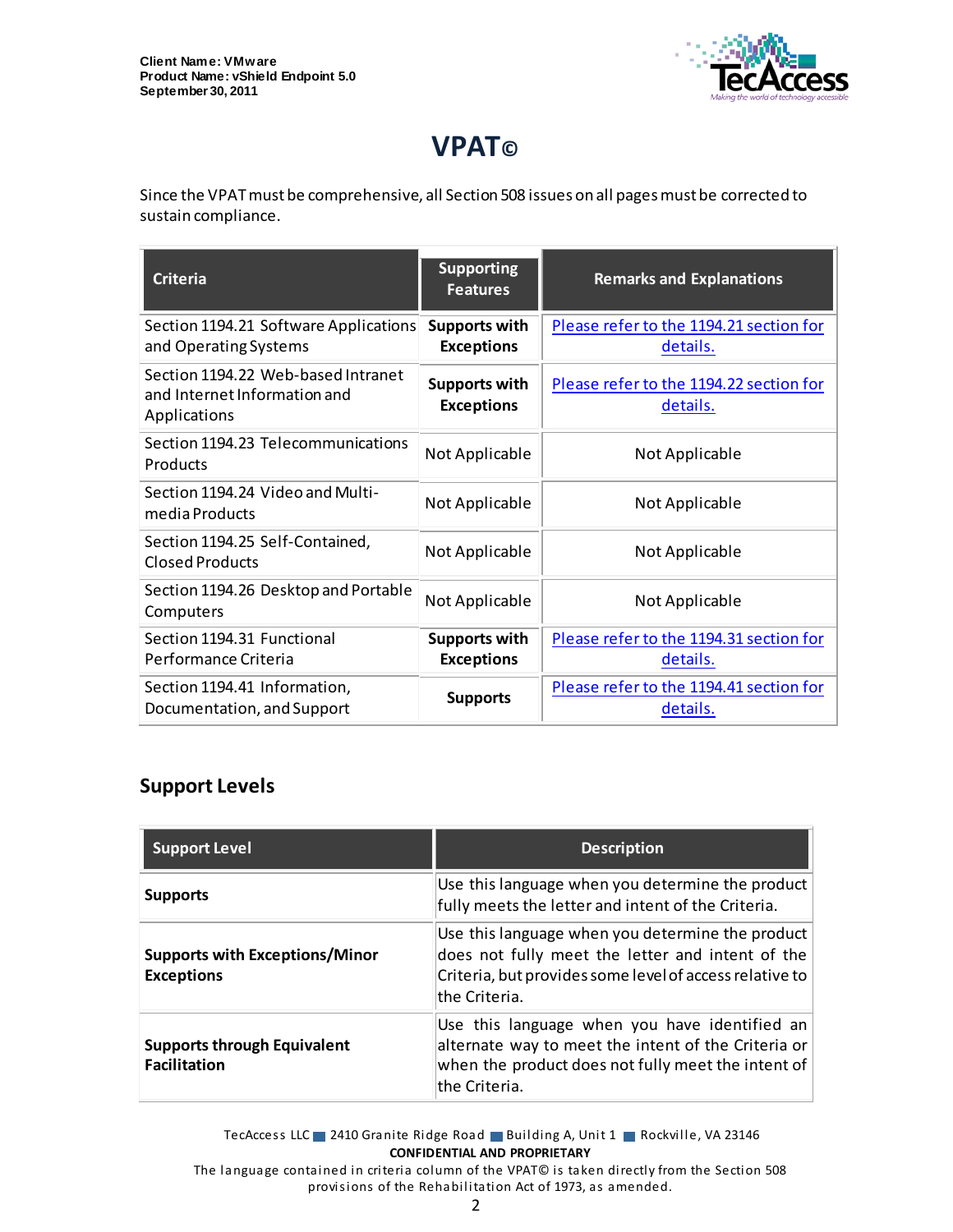

| <b>Support Level</b>                                                       | <b>Description</b>                                                                                                                                                                                                                                                                                                                                  |
|----------------------------------------------------------------------------|-----------------------------------------------------------------------------------------------------------------------------------------------------------------------------------------------------------------------------------------------------------------------------------------------------------------------------------------------------|
| Supports when combined with<br><b>Compatible AT</b>                        | Use this language when you determine the product<br>fully meets the letter and intent of the Criteria when<br>used in combination with Compatible Assistive<br>Technology ("AT"). For example, many software<br>programs can provide speech output when<br>combined with a compatible screen reader<br>(commonly used AT for people who are blind). |
| Does Not Support                                                           | Use this language when you determine the product<br>does not meet the letter or intent of the Criteria.                                                                                                                                                                                                                                             |
| <b>Not Applicable</b>                                                      | Use this language when you determine the Criteria<br>does not apply to the specific product.                                                                                                                                                                                                                                                        |
| <b>Not Applicable - Fundamental</b><br><b>Alteration Exception Applies</b> | language when you determine a<br>Use this<br>Fundamental Alteration of the product would be<br>required to meet the Criteria (see the access board's<br>standards for the definition of "fundamental<br>alteration").                                                                                                                               |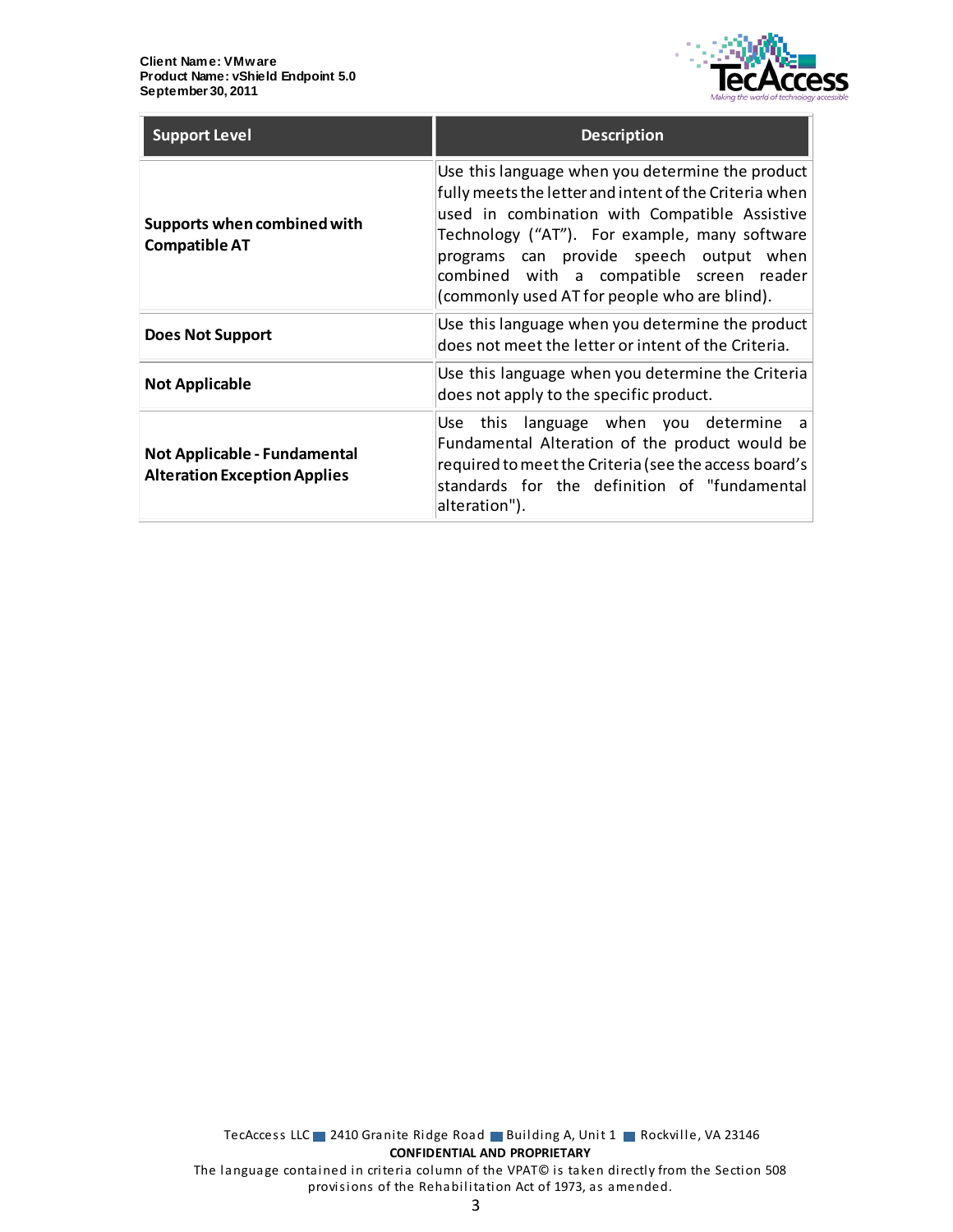

# <span id="page-3-0"></span>**§1194.21 Software Applications and Operating Systems**

| <b>Criteria</b>                                                                                                                                                                                                                                                                                                                                                                                                                                                                                                                                                                                      | <b>Support Level</b>                      | <b>Remarks and Explanations</b>                                                                                                                                                                                                                                                                                                                                                                                                                                       |
|------------------------------------------------------------------------------------------------------------------------------------------------------------------------------------------------------------------------------------------------------------------------------------------------------------------------------------------------------------------------------------------------------------------------------------------------------------------------------------------------------------------------------------------------------------------------------------------------------|-------------------------------------------|-----------------------------------------------------------------------------------------------------------------------------------------------------------------------------------------------------------------------------------------------------------------------------------------------------------------------------------------------------------------------------------------------------------------------------------------------------------------------|
| (a) When software is designed to<br>run on a system that has a<br>keyboard, product functions shall<br>be executable from a keyboard<br>where the function itself or the<br>result of performing a function<br>can be discerned textually.                                                                                                                                                                                                                                                                                                                                                           | <b>Supports with</b><br><b>Exceptions</b> | Interfaces are keyboard accessible with<br>some exceptions. A mouse or other<br>pointing device is required to reach,<br>activate and/or select.<br>JAWS users<br>activate<br>under<br>cannot<br>buttons<br>"Networking", options from dropdown<br>menus and subsequent radio buttons in<br>groups. Both JAWS and keyboard-only<br>users cannot activate sort selectors of<br>column headers, accordion interfaces,<br>entries in data tables and "Help"<br>tooltips. |
| (b) Applications shall not disrupt<br>or disable activated features of<br>other products that are identified<br>as accessibility features, where<br>those features are developed and<br>documented according to industry<br>standards. Applications also shall<br>not disrupt or disable activated<br>features of any operating system<br>that are identified as accessibility<br>features where the application<br>programming interface for those<br>accessibility features has been<br>documented by the manufacturer<br>of the operating system and is<br>available to the product<br>developer. | <b>Does Not Support</b>                   | The Flex components of vShield 5.0<br>cause interference with activated or<br>available accessibility features of other<br>products or operating systems.                                                                                                                                                                                                                                                                                                             |
| (c) A well-defined on-screen<br>indication of the current focus<br>shall be provided that moves<br>among interactive interface<br>elements as the input focus<br>changes. The focus shall be<br>programmatically exposed so that<br>Assistive Technology can track<br>focus and focus changes. (Related<br>to well-defined focus control<br>which will also be visually<br>indicative).                                                                                                                                                                                                              | <b>Supports</b>                           | The current focus can be tracked visually<br>or through assistive technologies. For<br>example, JAWS follows focus changes<br>synchronously.                                                                                                                                                                                                                                                                                                                          |

TecAccess LLC 2410 Granite Ridge Road Building A, Unit 1 Rockville, VA 23146 **CONFIDENTIAL AND PROPRIETARY**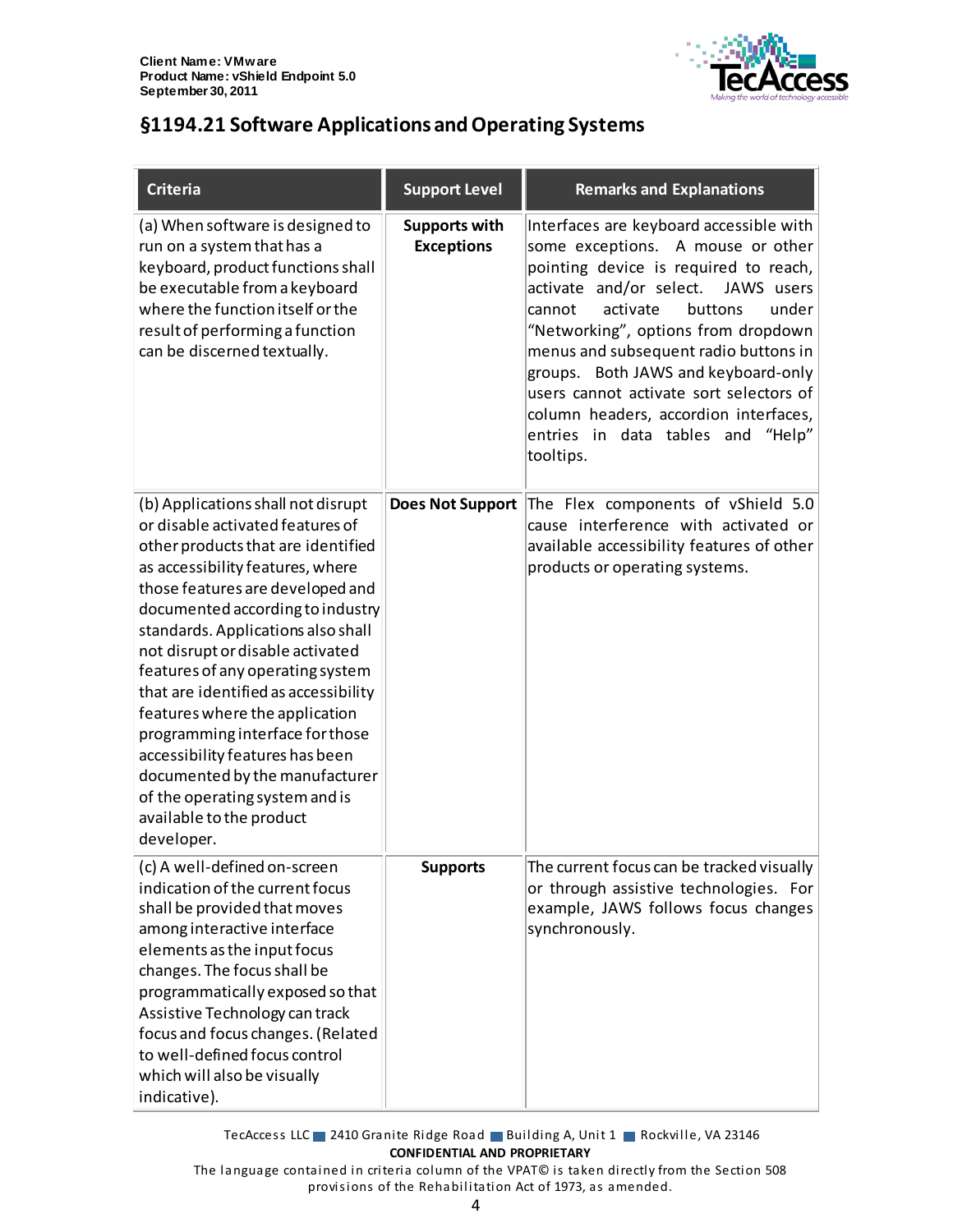

| <b>Criteria</b>                                                                                                                                                                                                                                                                                            | <b>Support Level</b>                      | <b>Remarks and Explanations</b>                                                                                                                                                                                                                                                            |
|------------------------------------------------------------------------------------------------------------------------------------------------------------------------------------------------------------------------------------------------------------------------------------------------------------|-------------------------------------------|--------------------------------------------------------------------------------------------------------------------------------------------------------------------------------------------------------------------------------------------------------------------------------------------|
| (d) Sufficient information about a<br>user interface element including<br>the identity, operation and state<br>of the element shall be available<br>to Assistive Technology. When an<br>image represents a program<br>element, the information<br>conveyed by the image must also<br>be available in text. | <b>Supports with</b><br><b>Exceptions</b> | interfaces<br>Some<br>and/or<br>graphic<br>components do not have information<br>exposed to<br>assistive technologies.<br>Exceptions include many buttons, all<br>column headers and entries in data<br>tables and accordion interfaces.                                                   |
| (e) When bitmap images are used<br>to identify controls, status<br>indicators, or other programmatic<br>elements, the meaning assigned<br>to those images shall be<br>consistent throughout an<br>application's performance.                                                                               | <b>Supports</b>                           | Images to identify user interfaces and<br>other components have<br>consistent<br>meanings throughout vShield Endpoint<br>5.0.                                                                                                                                                              |
| (f) Textual information shall be<br>provided through operating<br>system functions for displaying<br>text. The minimum information<br>that shall be made available is text<br>content, text input caret location,<br>and text attributes.                                                                  | <b>Supports with</b><br><b>Exceptions</b> | vShield Endpoint 5.0 allows textual<br>information to be provided through<br>operating system functions with some<br>exceptions.<br>JAWS does not read the<br>name of any dialog window when it is<br>launched.                                                                            |
| (g) Applications shall not override<br>user selected contrast and color<br>selections and other individual<br>display attributes.                                                                                                                                                                          | <b>Does Not Support</b>                   | vShield Endpoint 5.0 does not honor<br>user-selected display attributes.                                                                                                                                                                                                                   |
| (h) When animation is displayed,<br>the information shall be<br>displayable in at least one non-<br>animated presentation mode at<br>the option of the user.<br>(Animation)                                                                                                                                | <b>Not Applicable</b>                     | vShield Endpoint 5.0 does not have<br>animation.                                                                                                                                                                                                                                           |
| (i) Color coding shall not be used<br>as the only means of conveying<br>information, indicating an action,<br>prompting a response, or<br>distinguishing a visual element.                                                                                                                                 | <b>Supports with</b><br><b>Exceptions</b> | vShield Endpoint 5.0 has textual and/or<br>implemented<br>programmatically<br>equivalents<br>when<br>color-conveyed<br>information is displayed to indicate an<br>action, identify an element, or require a<br>response, with some exceptions. Form<br>fields that have errors are in red. |

TecAccess LLC 2410 Granite Ridge Road Building A, Unit 1 Rockville, VA 23146 **CONFIDENTIAL AND PROPRIETARY**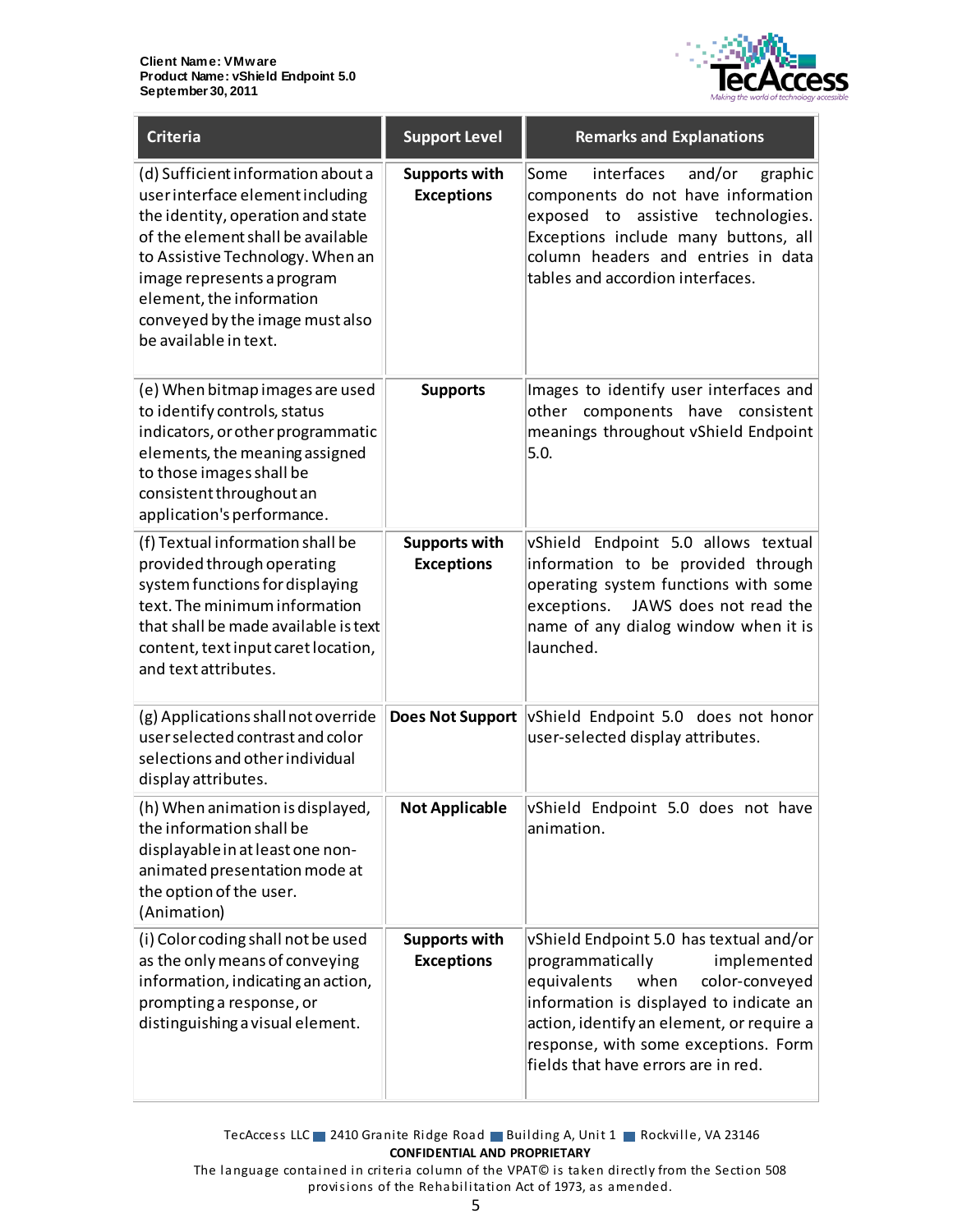

| <b>Criteria</b>                                                                                                                                                                                                                                                     | <b>Support Level</b>                      | <b>Remarks and Explanations</b>                                                                                                                                         |
|---------------------------------------------------------------------------------------------------------------------------------------------------------------------------------------------------------------------------------------------------------------------|-------------------------------------------|-------------------------------------------------------------------------------------------------------------------------------------------------------------------------|
| (j) When a product permits a user<br>to adjust color and contrast<br>settings, a variety of color<br>selections capable of producing a<br>range of contrast levels shall be<br>provided.                                                                            | <b>Not Applicable</b>                     | vShield Endpoint 5.0 does not have<br>settings to adjust color contrast.                                                                                                |
| (k) Software shall not use flashing<br>or blinking text, objects, or other<br>elements having a flash or blink<br>frequency greater than 2 Hz and<br>lowerthan 55 Hz.                                                                                               | <b>Supports</b>                           | vShield Endpoint 5.0 does not have<br>content that flashes or blinks with a<br>frequency greater than 2 Hz and lower<br>lthan 55 Hz.                                    |
| (I) When electronic forms are<br>used, the form shall allow people<br>using Assistive Technology to<br>access the information, field<br>elements, and functionality<br>required for completion and<br>submission of the form, including<br>all directions and cues. | <b>Supports with</b><br><b>Exceptions</b> | Assistive technologies, such as screen<br>readers, may not identify and navigate<br>to all of the form elements in the<br>application to complete and submit<br>lforms. |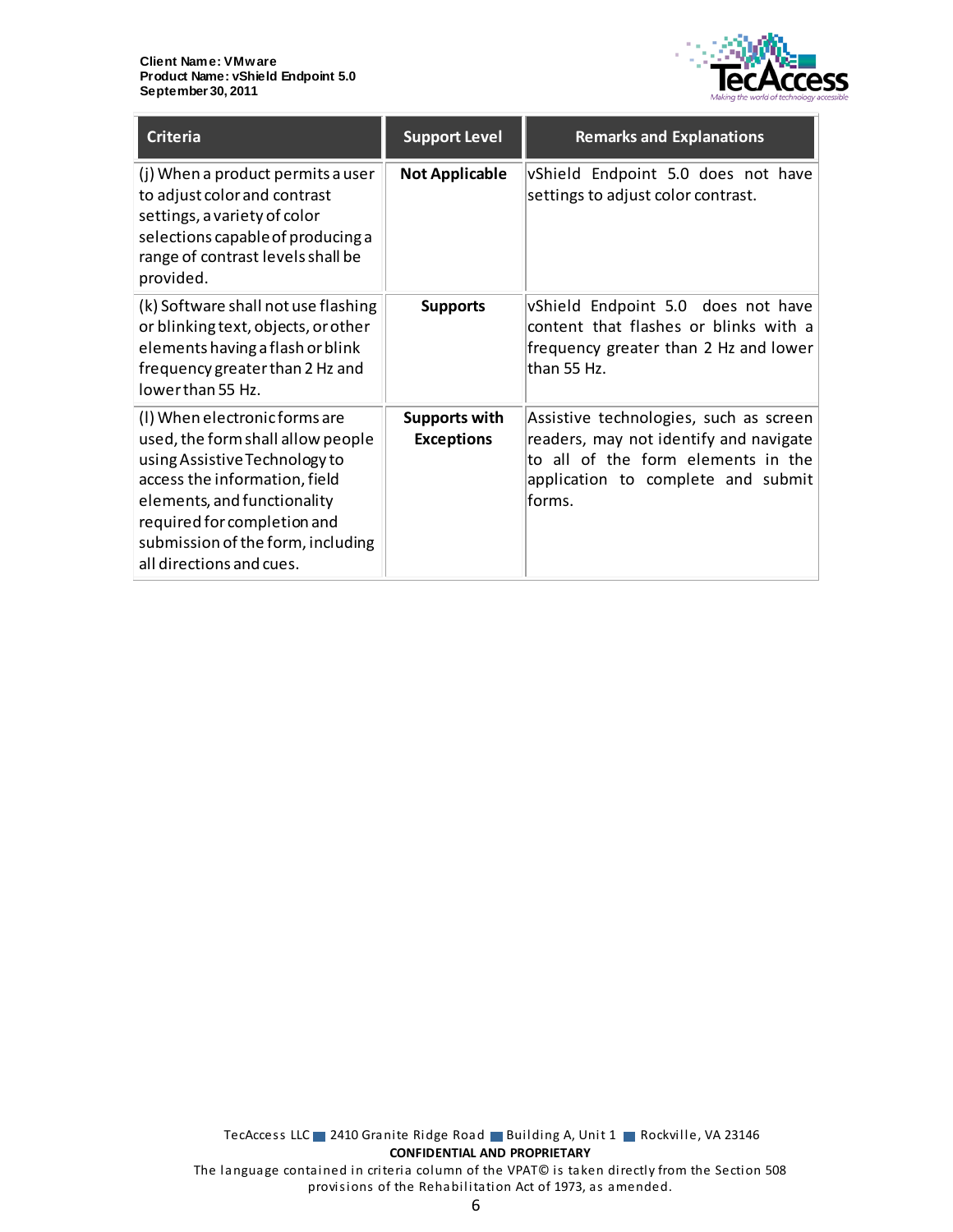

# <span id="page-6-0"></span>**§ 1194.22 Web-based Intranet and Internet Information and Applications**

| <b>Criteria</b>                                                                                                                                                          | <b>Support Level</b>                      | <b>Remarks and Explanations</b>                                                                                                                                                                                                                                                                                           |
|--------------------------------------------------------------------------------------------------------------------------------------------------------------------------|-------------------------------------------|---------------------------------------------------------------------------------------------------------------------------------------------------------------------------------------------------------------------------------------------------------------------------------------------------------------------------|
| (a) A text equivalent for every<br>non-text element shall be<br>provided (e.g., via "alt",<br>"longdesc", or in element<br>content).                                     | <b>Supports with</b><br><b>Exceptions</b> | Text equivalents for non-text elements<br>are available to comprehend content<br>and to aid in navigation, with some<br>Except for graphic<br>exceptions.<br>interfaces in the Help section, all other<br>graphic interfaces and decorative<br>images do not have text equivalents or<br>have incorrect text equivalents. |
| (b) Equivalent alternatives for any<br>multimedia presentation shall be<br>synchronized with the<br>presentation.                                                        | <b>Not Applicable</b>                     | Webpages do not have multimedia<br>presentations.                                                                                                                                                                                                                                                                         |
| (c) Web pages shall be designed<br>so that all information conveyed<br>with color is also available without<br>color, for example from context or<br>markup.             | <b>Supports with</b><br><b>Exceptions</b> | When color conveys information, text<br>and/or programmatically implemented<br>equivalents are provided, with some<br>exceptions.<br>Exceptions<br>include<br>selected tabs.                                                                                                                                              |
| (d) Documents shall be organized<br>so they are readable without<br>requiring an associated style<br>sheet.                                                              | <b>Supports with</b><br><b>Exceptions</b> | when<br>Webpages<br>readable<br>are<br>stylesheets are disabled or with user-<br>defined<br>stylesheets, with<br>some<br>exceptions. Headings do not have<br>structural markup.                                                                                                                                           |
| (e) Redundant text links shall be<br>provided for each active region of<br>a server-side image map.                                                                      | <b>Not Applicable</b>                     | vShield Endpoint 5.0 does not have<br>server-side image maps.                                                                                                                                                                                                                                                             |
| (f) Client-side image maps shall be<br>provided instead of server-side<br>image maps except where the<br>regions cannot be defined with an<br>available geometric shape. | <b>Not Applicable</b>                     | vShield Endpoint 5.0 does not have<br>client-side image maps.                                                                                                                                                                                                                                                             |
| (g) Row and column headers shall<br>be identified for data tables.                                                                                                       | <b>Supports with</b><br><b>Exceptions</b> | Row and column headers of data<br>tables have identifying information,<br>with some exceptions. Some column<br>headers do not have structural markup<br>or are in different tables than their<br>associated cells. Some data tables are<br>nested in form elements.                                                       |

TecAccess LLC 2410 Granite Ridge Road Building A, Unit 1 Rockville, VA 23146 **CONFIDENTIAL AND PROPRIETARY**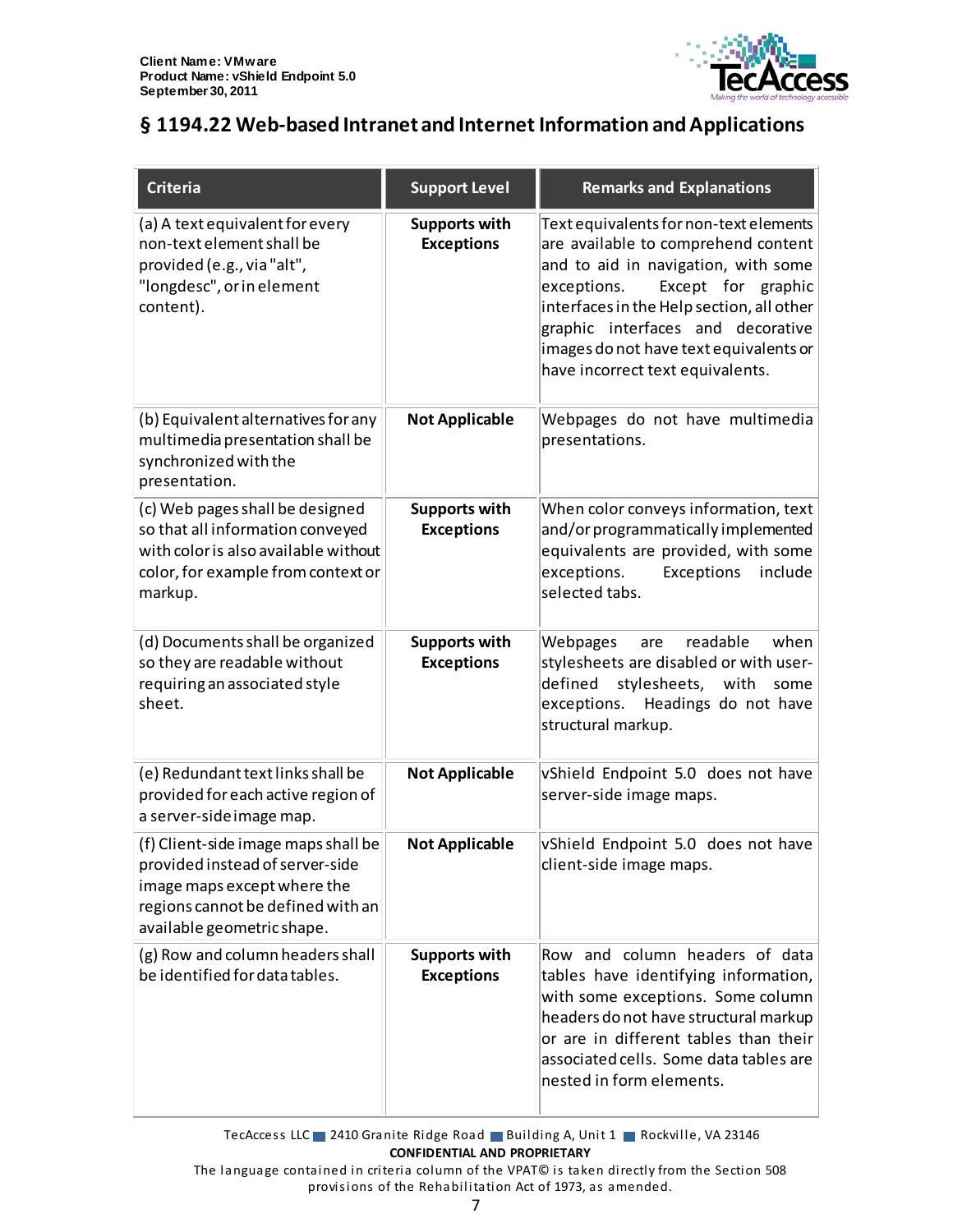

| <b>Criteria</b>                                                                                                                                                                                                                                                                                                             | <b>Support Level</b>                      | <b>Remarks and Explanations</b>                                                                                                                                                                                                                                                                                                                                                                                                   |
|-----------------------------------------------------------------------------------------------------------------------------------------------------------------------------------------------------------------------------------------------------------------------------------------------------------------------------|-------------------------------------------|-----------------------------------------------------------------------------------------------------------------------------------------------------------------------------------------------------------------------------------------------------------------------------------------------------------------------------------------------------------------------------------------------------------------------------------|
| (h) Markup shall be used to<br>associate data cells and header<br>cells for data tables that have two<br>or more logical levels of row or<br>column headers.                                                                                                                                                                | <b>Not Applicable</b>                     | vShield Endpoint 5.0 does not have<br>data tables with multi-level columns or<br>rows.                                                                                                                                                                                                                                                                                                                                            |
| (i) Frames shall be titled with text<br>that facilitates frame identification<br>and navigation                                                                                                                                                                                                                             | <b>Does Not Support</b>                   | Title attributes are not provided to<br>help assistive technology users identify<br>and navigate to frames.                                                                                                                                                                                                                                                                                                                       |
| (j) Pages shall be designed to<br>avoid causing the screen to flicker<br>with a frequency greater than 2 Hz<br>and lower than 55 Hz.                                                                                                                                                                                        | <b>Supports</b>                           | Webpages do not have content that<br>flashes or blinks with a frequency<br>greater than 2 Hz and lower than 55<br>Hz.                                                                                                                                                                                                                                                                                                             |
| (k) A text-only page, with<br>equivalent information or<br>functionality, shall be provided to<br>make a web site comply with the<br>provisions of this part, when<br>compliance cannot be<br>accomplished in any other way.<br>The content of the text-only page<br>shall be updated whenever the<br>primary page changes. | <b>Supports</b>                           | Text-only pages are provided since<br>compliance cannot be met any other<br>way, or are not required.                                                                                                                                                                                                                                                                                                                             |
| (I) When pages utilize scripting<br>languages to display content, or to<br>create interface elements, the<br>information provided by the script<br>shall be identified with functional<br>text that can be read by Assistive<br>Technology.                                                                                 | <b>Supports with</b><br><b>Exceptions</b> | Assistive technology and keyboard<br>users can access scripted interfaces,<br>with some exceptions.<br>JAWS and<br>keyboard-only users cannot activate<br>Configuration<br>tabs<br>in the<br>pane,<br>interfaces<br>οf<br>calendars,<br>popup<br>accordion interfaces, sort selectors of<br>column headers and "Edit" links within<br>a data table.<br>JAWS users cannot<br>navigate through tree nodes in the<br>Inventory pane. |
| (m) When a web page requires<br>that an applet, plug-in or other<br>application be present on the<br>client system to interpret page<br>content, the page must provide a<br>link to a plug-in or applet that<br>complies with §1194.21(a)                                                                                   | <b>Supports</b>                           | vShield Endpoint 5.0 provides links to<br>accessible applets and/or plug-ins<br>whose files appear on the website.                                                                                                                                                                                                                                                                                                                |

TecAccess LLC 2410 Granite Ridge Road Building A, Unit 1 Rockville, VA 23146 **CONFIDENTIAL AND PROPRIETARY**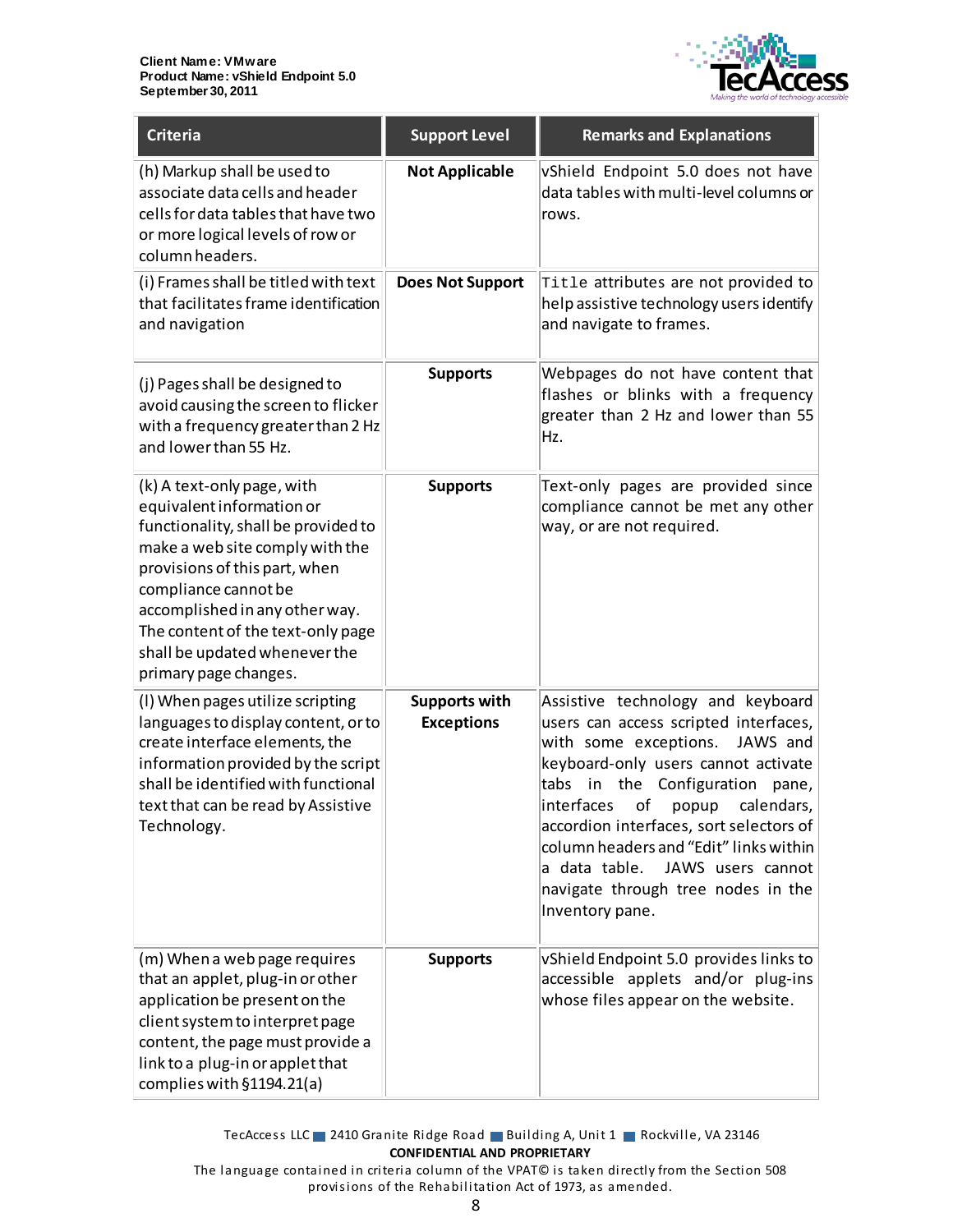

| <b>Criteria</b>                                                                                                                                                                                                                                                                                    | <b>Support Level</b>               | <b>Remarks and Explanations</b>                                                                                                                  |
|----------------------------------------------------------------------------------------------------------------------------------------------------------------------------------------------------------------------------------------------------------------------------------------------------|------------------------------------|--------------------------------------------------------------------------------------------------------------------------------------------------|
| through (I).                                                                                                                                                                                                                                                                                       |                                    |                                                                                                                                                  |
| (n) When electronic forms are<br>designed to be completed on-line,<br>the form shall allow people using<br>Assistive Technology to access the<br>information, field elements, and<br>functionality required for<br>completion and submission of the<br>form, including all directions and<br>cues. | Supports with<br><b>Exceptions</b> | Assistive technologies, such as screen<br>readers, may not identify and navigate<br>to all form elements to complete and<br>submit forms online. |
| (o) A method shall be provided<br>that permits users to skip<br>repetitive navigation links.                                                                                                                                                                                                       | <b>Does Not Support</b>            | Assitive Technology and keyboard<br>bypass<br>repetitive<br>cannot<br>users<br>navigation links.                                                 |
| (p) When a timed response is<br>required, the user shall be alerted<br>and given sufficient time to<br>indicate more time is required.                                                                                                                                                             | <b>Does Not Support</b>            | When timed responses are required,<br>the server does not alert users or<br>provide them options for extended<br>time.                           |

*Note to 1194.22: The Board interprets paragraphs (a) through (k) of this section as consistent with the following priority 1 Checkpoints of the Web Content Accessibility Guidelines 1.0 (WCAG 1.0) (May 5 1999) published by the Web Accessibility Initiative of the World Wide Web Consortium: Paragraph (a) - 1.1, (b) - 1.4, (c) - 2.1, (d) - 6.1, (e) - 1.2, (f) - 9.1, (g) - 5.1, (h) - 5.2, (i) - 12.1, (j) - 7.1, (k) - 11.4.*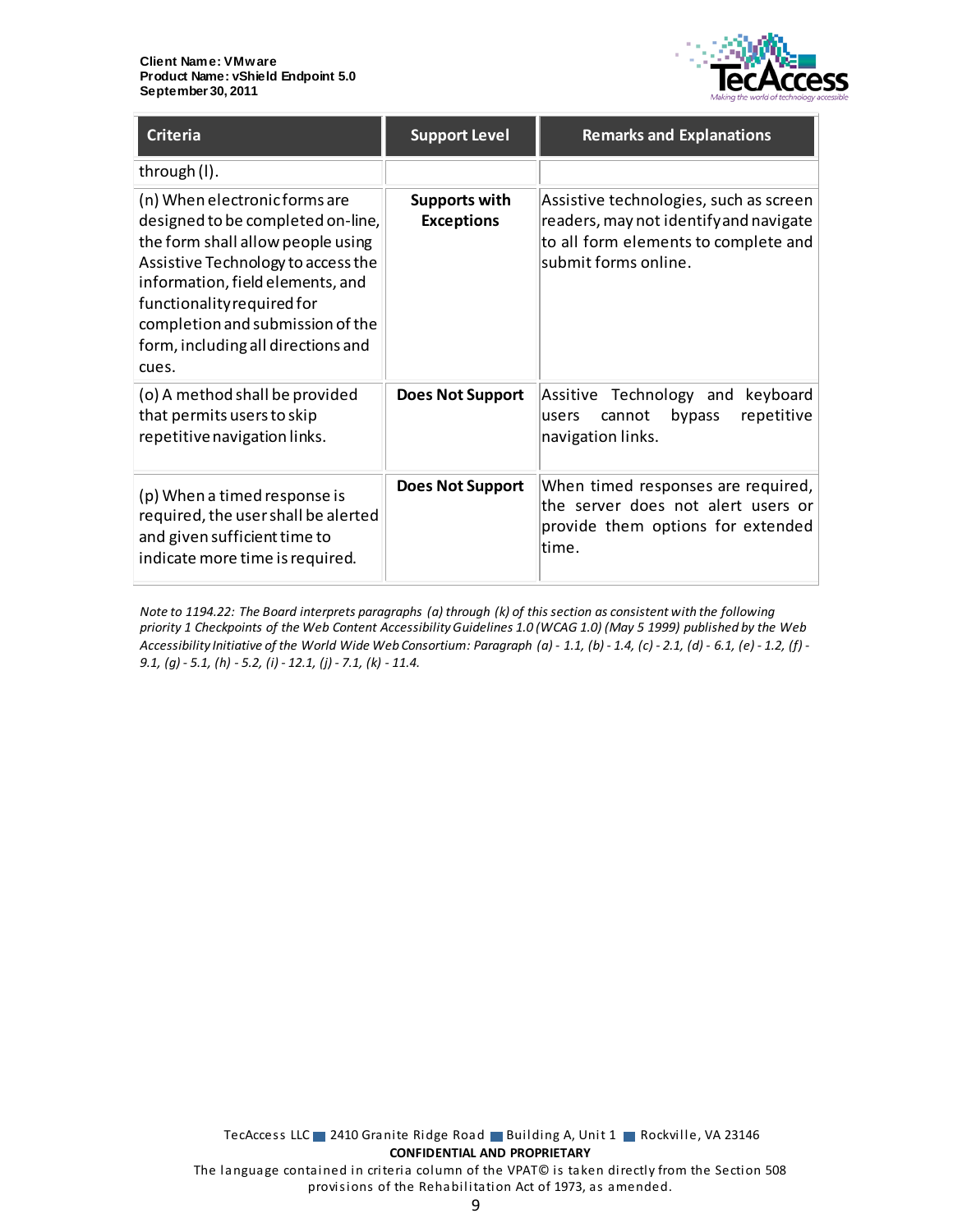

## <span id="page-9-0"></span>**§1194.31 Functional Performance Criteria**

| <b>Criteria</b>                                                                                                                                                                                                                                                                                                                     | <b>Support Level</b>                      | <b>Remarks and Explanations</b>                                                                                                                                                              |
|-------------------------------------------------------------------------------------------------------------------------------------------------------------------------------------------------------------------------------------------------------------------------------------------------------------------------------------|-------------------------------------------|----------------------------------------------------------------------------------------------------------------------------------------------------------------------------------------------|
| (a) At least one mode of operation<br>and information retrieval that does<br>not require user vision shall be<br>provided, or support for Assistive<br>Technology used by people who<br>are blind or visually impaired shall<br>be provided.                                                                                        | <b>Supports with</b><br><b>Exceptions</b> | Some information retrieval processes<br>and/or operations require vision and<br>may not provide support for assistive<br>technologies.                                                       |
| (b) At least one mode of operation<br>and information retrieval that does<br>not require visual acuity greater<br>than 20/70 shall be provided in<br>audio and enlarged print output<br>working together or independently,<br>or support for Assistive Technology<br>used by people who are visually<br>impaired shall be provided. | <b>Supports with</b><br><b>Exceptions</b> | Some information retrieval processes<br>and/or operations require vision acuity<br>greater than 20/70<br>and<br>may not<br>provide<br>for<br>assistive<br>support<br>technologies.           |
| (c) At least one mode of operation<br>and information retrieval that does<br>not require user hearing shall be<br>provided, or support for Assistive<br>Technology used by people who<br>are deaf or hard of hearing shall be<br>provided                                                                                           | <b>Supports</b>                           | vShield Endpoint 5.0 does not require<br>hearing for information retrieval and<br>operations.<br>Support for hearing<br>devices may be provided.                                             |
| (d) Where audio information is<br>important for the use of a product,<br>at least one mode of operation and<br>information retrieval shall be<br>provided in an enhanced auditory<br>fashion, or support for assistive<br>hearing devices shall be provided.                                                                        | <b>Not Applicable</b>                     | vShield Endpoint 5.0 does not have<br>audio information.                                                                                                                                     |
| (e) At least one mode of operation<br>and information retrieval that does<br>not require user speech shall be<br>provided, or support for Assistive<br>Technology used by people with<br>disabilities shall be provided.                                                                                                            | <b>Supports</b>                           | vShield Endpoint 5.0 does not require<br>speech for information retrieval or<br>operations.<br>Support for assistive<br>technologies may be provided.                                        |
| (f) At least one mode of operation<br>and information retrieval that does<br>not require fine motor control or<br>simultaneous actions and that is<br>operable with limited reach and                                                                                                                                               | <b>Supports with</b><br><b>Exceptions</b> | vShield Endpoint 5.0 does not require<br>fine motor control or simultaneous<br>Persons with<br>dexterity<br>actions.<br>impairments can perform product<br>operations, with some exceptions. |

TecAccess LLC 2410 Granite Ridge Road Building A, Unit 1 Rockville, VA 23146 **CONFIDENTIAL AND PROPRIETARY**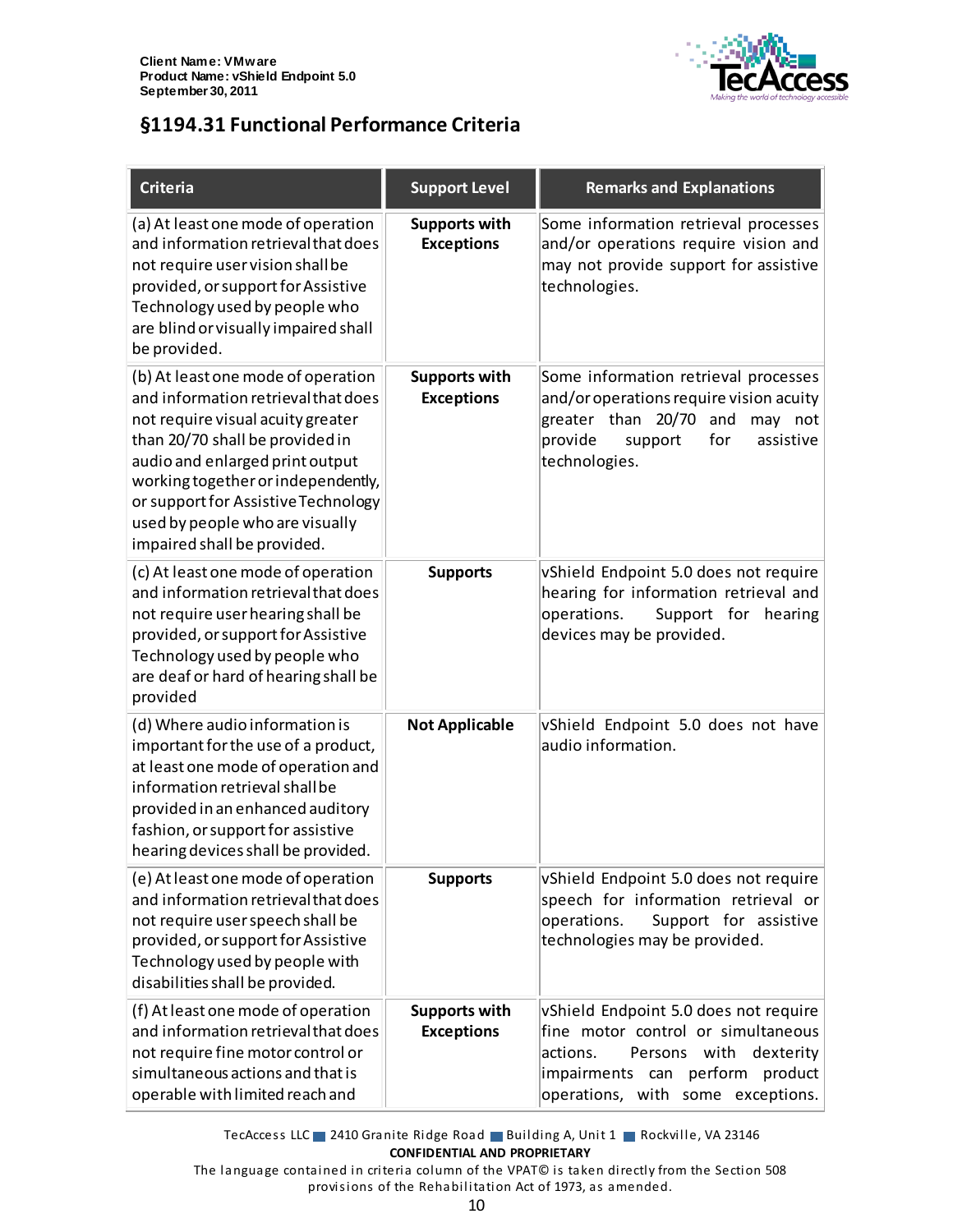

| <b>Criteria</b>             | <b>Support Level</b> | <b>Remarks and Explanations</b>                                                                                                                                                                                           |
|-----------------------------|----------------------|---------------------------------------------------------------------------------------------------------------------------------------------------------------------------------------------------------------------------|
| strength shall be provided. |                      | Exceptions include sort selectors of<br>table column headers, tabs in the<br>Configuration pane, accordion<br>interfaces, a "Refresh" button,<br>interfaces of popup calendars and<br>interfaces within many data tables. |

TecAccess LLC 2410 Granite Ridge Road Building A, Unit 1 Rockville, VA 23146 **CONFIDENTIAL AND PROPRIETARY** The language contained in criteria column of the VPAT© is taken directly from the Section 508 provisions of the Rehabilitation Act of 1973, as amended.